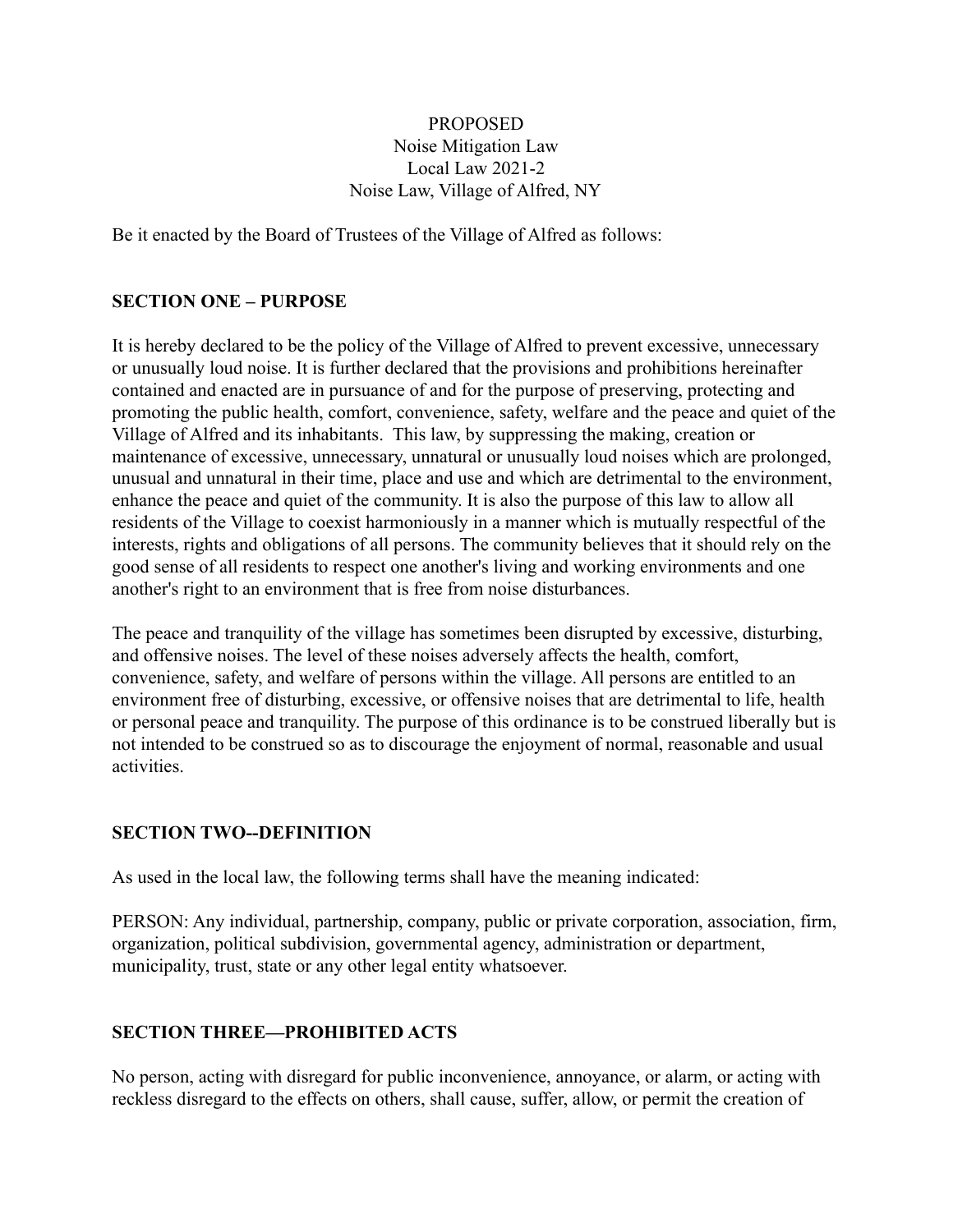unreasonable noise. For purposes of this law, unreasonable noise is any excessive, unnecessary, unnatural or unusually loud noise which is prolonged, unusual and unnatural in its time, place and use.

1. Unreasonable noise shall mean any sound created or caused to be created by any person which either annoys, disturbs, injures or endangers the comfort, repose, health, peace or safety of the public or which causes injury to animal life or damages to property or business. Factors to be considered in determining whether unreasonable noise exists in a given situation include but are not limited to any or all of the following:

- A. The intensity of the noise.
- B. Whether the origin of the noise is associated with nature or human-made activity.
- C. The intensity of the background noise, if any.
- D. The proximity of the noise to sleeping facilities.
- E. The time of the day or night the noise occurs.
- F. The time duration of the noise.
- G. The volume of the noise.
- H. The existence of complaints concerning the noise from persons living or working in different places or premises who are affected by the noise.

2. The following acts are declared to be *prime facie* evidence of a violation of this ordinance. This enumeration is not to be deemed as exclusive.

- A. Any unnecessary noise from any source between the hours of 10:00 p.m. and 7:00 a.m. the following day Sunday through Thursday, or 11:00 p.m. and 7:00 a.m. Friday and Saturday.
- B. Noise from a dog or other privately owned animal that continues with only minor interruptions for fifteen (15) minutes or more.
- C. Noise from a burglar or other alarm system of any building or motor vehicle which continues with only minor interruptions for five (5) minutes or more.
- D. The use of explosives, firearms or similar devices.
- E. The operation of any sound reproduction device or audio equipment, including, but not limited to, such equipment in a parked or moving vehicle, or the use of any musical instrument or human voice in such a manner or with such volume as to annoy or disturb the quiet, comfort or repose of persons in a dwelling, hotel or other type of residence.
- F. The acts of unnecessary yelling, hollering, screaming, partying sounds or radio and recording sounds which are unreasonably loud, disturbing, unnecessary, beyond the property line of the source, between the hours of 10:00 p.m. and 7:00 a.m. the following day Sunday through Thursday, or 11:00 p.m and 7:00 a.m. Saturday and Sunday.
- G. Noise from any sound reproduction system operating or similar device that reproduces or amplifies sound in such a manner as to be annoying to a reasonable person when heard from its source sixty (60) feet beyond any property line between the hours of 10:00 p.m. and 7:00 a.m. the following day, Sunday through Thursday, or on Friday or Saturday between the hours of 11:00 p.m. and 8:00 a.m. the following day.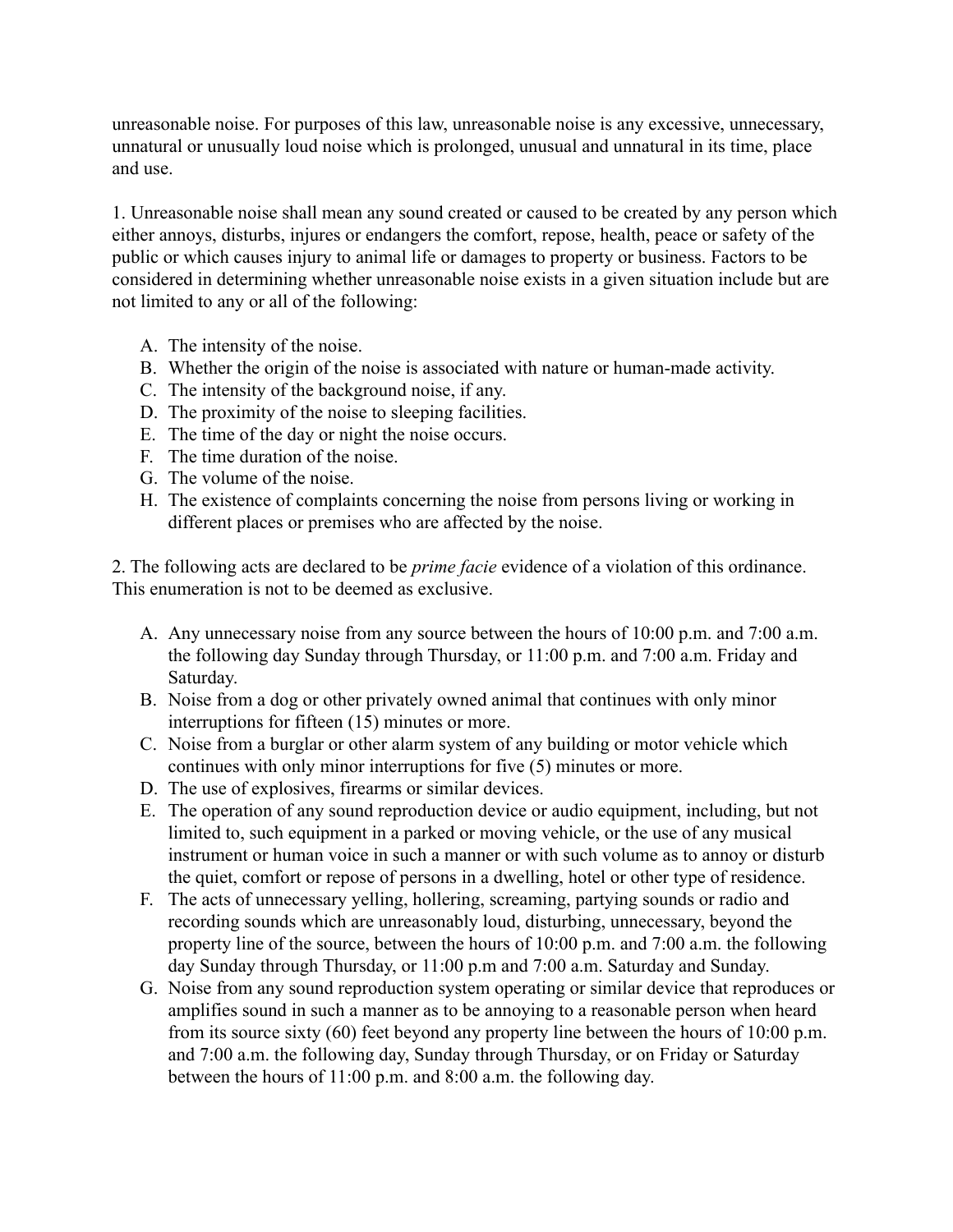- H. Noise from public bars, restaurants, public party houses, or the like, so loud as to be annoying to a reasonable person when heard 60 feet from or beyond the property line of the establishment.
- I. The erection, including excavation, demolition, alteration, or repair of any structure other than between 7:00 a.m. and 9:00 p.m. except in case of an emergency public safety requirement.
- J. The operation of a motor vehicle, motorcycle, lawn tractor or other gasoline or diesel engine that, due to modifications or through normal wear and tear, emits a sound greater than that emitted as originally manufactured.
- K. The operation of power equipment such as tractors, mowers, power saws and similar noise-producing equipment in residential zones on weekdays between the hours of 10:00 p.m. and 7:00 a.m. the following day, and on weekends between 10:00 p.m. and 8:00 am., except in the case of an emergency public safety vehicle.
- L. The sounding of any horn or signaling device of an automobile, motorcycle, or other vehicle for any unnecessary period of time. Except in the case of an emergency public safety vehicle.
- M. The making of improper noise or disturbance or operating an automobile or motorcycle in such a manner as to cause excessive motor roar, or excessive squealing of the tires.
- N. Shouting or other outcry or clamor upon the public streets or sidewalks for the purpose of selling or otherwise attracting attention.
- 3. Abatement of excessive noise

The Alfred Police Department is directed to take any reasonably necessary action to abate the noise created by unattended mechanical device such as an engine, alarm or the like when a person responsible for the device or a person who can silence the device is not present and cannot be contacted in a reasonably short time.

- 4. Exceptions. The provisions of this law shall not apply to the following acts:
	- A. The emission of sound for the purpose of alerting persons to the existence of an emergency.
	- B. Noise from municipally sponsored celebrations or events.
	- C. Noise from individually sponsored special events where a permit for the event has been obtained from the Village Clerk, after having been agreed to by the Village Board
		- 1. Written request/application must be received by the clerk to present at the subsequent Village Board meeting.
		- 2. When authorized by the Village Board, the Village Clerk is empowered to issue a permit for a wedding reception or similar event to be held outdoors or in a tent with music provided by a band, orchestra or sound reproduction equipment, provided that the sound levels are not annoying to a reasonable person when heard at a distance of 500 feet from its source and provided that the event does not continue beyond 10:00 pm and is limited to a maximum duration of four hours.
		- 3. The date and intended hours of the event shall be furnished to the Village Clerk at the time of application for permit and shall be listed on the permit.